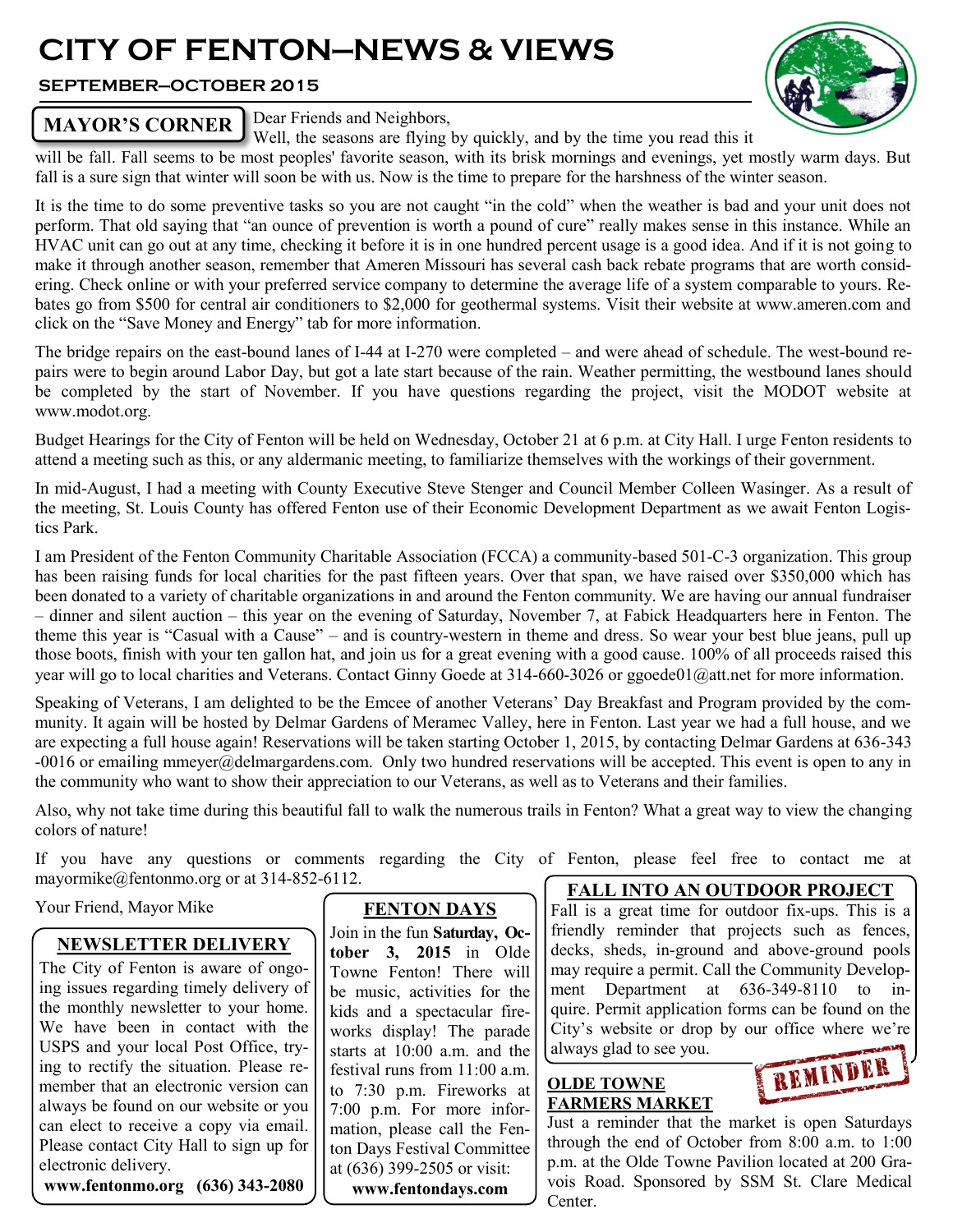PAGE 2

### **PLANNING & ZONING COMMISSION PUBLIC HEARING NOTICE**

On **Tuesday, October 6, 2015**, the Planning & Zoning Commission will hold a Public

Hearing at 7:00 p.m. during their regularly scheduled meeting at City Hall to consider the following:



#### **OLD BUSINESS:**

 A Petition by BC Construction, on behalf of Thirty & 141, LP, for Site Plan Review of a proposed private commercial driveway and graded site pad at 199 Gravois Bluffs Plaza Drive and 198 Gravois Bluffs Circle, located in the City of Fenton, St. Louis County; and on a parcel as identified as 02-2.0- 03.0-1-002-001 located in Unincorporated Jefferson County. The parcels located within the City of Fenton, St. Louis County, which are the only parcels subject to this review, are zoned "C-1" Commercial Zone District.

## **NEW BUSINESS:**

- A Petition by KP Development, LLC, for review of a preliminary plat for proposed Fenton Logistics Park Plat Three, creating Lots D, E, F and G and containing 23.061 acres. The property is addressed as 1050 Dodge Drive and is zoned "PID" Planned Industrial Development.
- $\checkmark$  A Petition by KP Development, LLC, for Site Plan Review of a new office building on proposed Lot F of Fenton Logistics Park Plat Three. The parcel is addressed as 1050 Dodge Drive and zoned "PID" Planned Industrial Development District.
- $\checkmark$  Consideration of a Resolution of Intent to amend the City of Fenton Zoning Code pertaining to Sign regulations.

For more information, please call Community Development at (636) 349-8110.

#### **NEW BUSINESS CORNER**



The following businesses have applied for an Occupancy Permit and are planning on calling Fenton "home":

**CIT Trucks —** 185 Soccer Park Road *(commercial truck dealership, parts, mechanical/body shop repair services)*

**First Crack Coffee, LLC —** 656 Axminister Drive *(wholesale sales/distribution of coffee roasting & brewing/serving equipment)*

**First Stop Fulfillment —** 1606 Larkin Williams Road *(administrative office and warehouse)*

**JD's Hardwood Flooring Dist. & Supplies —** 1660 Larkin Williams Road *(flooring and flooring supplies)*

**Plan 'B' Barbeque —** 544 Gravois Road *(barbeque restaurant)*

**St. Vincent DePaul Thrift Store —** 625 Gravois Road *(thrift store)*

# **AREA CONSTRUCTION UPDATES**



 Concrete slab and sidewalk replacement has moved into the industrial area.

# **A MESSAGE FROM FENTON FIRE PROTECTION DISTRICT**

We want to inform you of a new program we have implemented at the Fenton Fire Protection District that will enable us to be more prepared to take care of children ages 0-21 years old should an emergency arise. The program is called S.T.A.R.S. (Special needs Tracking, and Awareness Response System). Each child that is entered into S.T.A.R.S. has a form detailing his or her medical history, medications, allergies, baseline vital signs, baseline neurological status, and common medical emergencies that is kept in each ambulance. A number is assigned to each child that matches the form. Should you need to call 911, the caller gives the dispatcher the number which is then relayed to the responding ambulance. Having this information at hand can prove vital, especially when a regular caretaker is not present. Please contact us if you feel your child would be a candidate. Children who especially benefit are those with significant developmental delay, seizure disorders, cardiac history, cerebral shunts, tracheostomies, and any atypical diseases or syndromes. To enroll your child, a paramedic from the ambulance district will make an appointment to come to your home or you may come to the district to discuss your child's needs, fill out the S.T.A.R.S. form, and answer any

questions you may have about our services. At this time, if your child has any anxiety about the ambulance and would like to tour it or see any equipment, he or she is encouraged to do so. You may contact Chris McCarthy or Paul Seemayer for more information or to become a S.T.A.R.S. participant at 636-343-4188 ext. 137.



**"A" Sales Tax Summary "B" (Pool) Sales Tax Summary Combined Sales Tax Summary Generated Redistributed Generated Redistributed Generated Redistributed**  $$311,601$   $$158,357 (50.8%)$   $$141,677$   $$137,255 (96.9%)$   $$453,278$   $$295,612 (65.2%)$ **SALES TAX REDISTRIBUTIONS TO ST. LOUIS COUNTY FOR AUGUST 2015** The total amount of sales tax redistributed to St. Louis County for 2015 this far is \$2,435,367 (63.0%).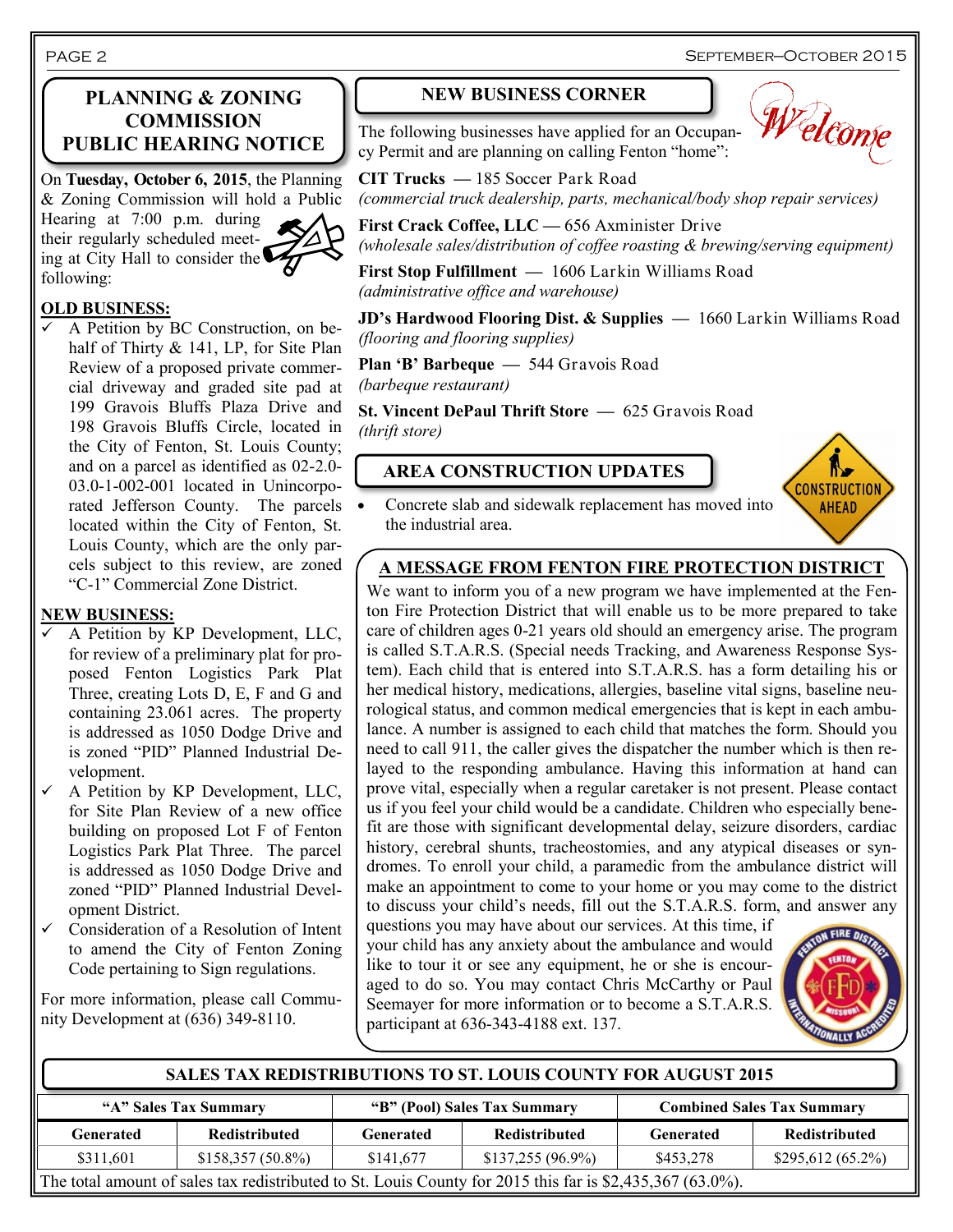# **ST. LOUIS COUNTY POLICE FENTON PRECINCT**

#### **NATIONAL NIGHT OUT**

It's time for Fenton's National Night Out! This year it will take place Tuesday, October 13th at Fenton's City Park Shelter #1 start-



ing at 6:00 p.m. The Fenton Precinct, St. Louis County Police officers will supply Bar-B-Q, chips, drinks and frozen custard. Feel free to bring a side dish to add if you like. Everyone is welcome! The officers will be taking this opportunity to get to know the Fenton residents. The shelter has only 10 picnic tables, so lawn chairs are a good idea.

National Night Out is designed to heighten crime and drug prevention awareness; generate support for, and participation in, local anticrime programs; strengthen neighborhood spirit and police-community partnerships; and send a message to criminals letting them know that neighborhoods are organized and fighting back.

#### **DRUG TAKE BACK PROGRAM**

Another drug take back program is scheduled for Saturday, September 26, 2015 from 10:00 a.m. to 2:00 p.m. The lobby of the Fenton City Hall and Police Station will be the closest drop location for Fenton residents. For more details and additional drop locations, please visit: www.rockwoodcoalition.org.

**Neighborhood Policing Officer Aaron Dilks Precinct Phone (636) 349-8120, ext. 1123**

# FALL LEAF PICKUP PROGRAM

The City's Fall Leaf Pickup Program will begin the week of October 26 and will run through the week of December 14. Leaf pick ups will start at 7:00 a.m. on Mondays and should take 2 to 5 days depending on the amount of leaves being removed. PLEASE DO NOT RAKE LEAVES INTO THE STREET. Leaves should be raked to the back of curbs to avoid washing into the storm sewer system. Leaf piles containing debris or items other than leaves including, but not limited to animal waste, lawn clippings, trash, tree limbs, etc. will NOT be picked up. If the unacceptable items are removed, the leaf pile

will be picked up the following week. If you have questions, please contact Public Works at (636) 349-8155.



#### **PARKS & RECREATION**

#### **UPCOMING PROGRAM OFFERINGS**

For detailed information, including program fees and registration requirements, please call RiverChase of Fenton at **(636) 343-0067** or visit our website at **www.fentonmo.org**.

#### **FENTON FAMILY BIKE FEST**

On September 27, 12:00 p.m. to 3:00 p.m., celebrate National Health and Family Fitness Day with a FREE, leisure bike ride around Fenton City Park and along the Meramec River. For details on route options, giveaways, other activities and registration, please call 636-343-0067 or visit www.fentonmo.org/ parks. Special thanks to our top sponsor Viviano's!



#### **FENTON POKER FEST 5K RUN/WALK**

#### **Saturday, October 17 — Race: 10:00 a.m. — Check in: 9:00 a.m.**

This is a non-competitive run/walk race. The winner is the person who has the best poker hand at the end of the race, not the best time. For more details and to register online, please go to www.fleetfeetstlouis.com by September 30. Fee is \$25 per person.

#### **SENIOR (55+) LUNCH AND BINGO**

Join us for an hour of bingo and then lunch on Wednesday, October 14, at 10:30 a.m. We will be having Polish sausage and Sauerkraut to celebrate Octoberfest. Fee: \$6.50/person; registration required by the Sunday prior.

#### **SILVER SNEAKERS CLASSIC (55+)**

Have fun and move to the music through a variety of exercises designed to increase muscular strength, range of movement and activities for daily living. This is a FREE class for seniors that are Silver Sneaker members. The class is held on Tuesdays and Thursdays from 10:30 a.m. to 11:30 a.m.

#### **COED VOLLEYBALL (ADULT)**

Recreational leagues play in the gyms at RiverChase on Monday, Tuesday, and Friday; Competitive league plays on Thursday. League has seven (7) games plus playoffs; top four (4) teams



make the playoffs. Space is limited so sign up early! Registration is still open. Fee is \$200 per team. Session I: starts week of October 5. Session II: starts week of December 14

#### **SUNDAY AFTERNOON FLAG FOOTBALL (ADULT)**

This five (5) game league, starting October 25, includes a single elimination playoff to determine the winner. Games will be played at Fenton City Park and start at 1:00 p.m. Registration deadline is October 18. Fee is \$150 per team.

#### **DROP IN PICKLEBALL (ADULT)**

Come play one of the fastest sports in America at RiverChase! Monday through Thursday open play begins the week of October 19 and runs through May 1 in the west gym. Paddles and balls will be provided, but are limited. Drop in fee is \$3.00 per day. Time:  $8:00$  a.m.  $-10:00$  a.m. for beginners; and  $10:00$  a.m.  $-2:00$  p.m. for advanced.

## **FENTON HISTORICAL SOCIETY**

The monthly meeting of the Fenton Historical Society will be Thursday, October 1, 2015 at 7:00 p.m. at #1 Church Street, Olde Towne Fenton. For more information, contact us at: (636) 326-0808.

**www.fentonhistory.com**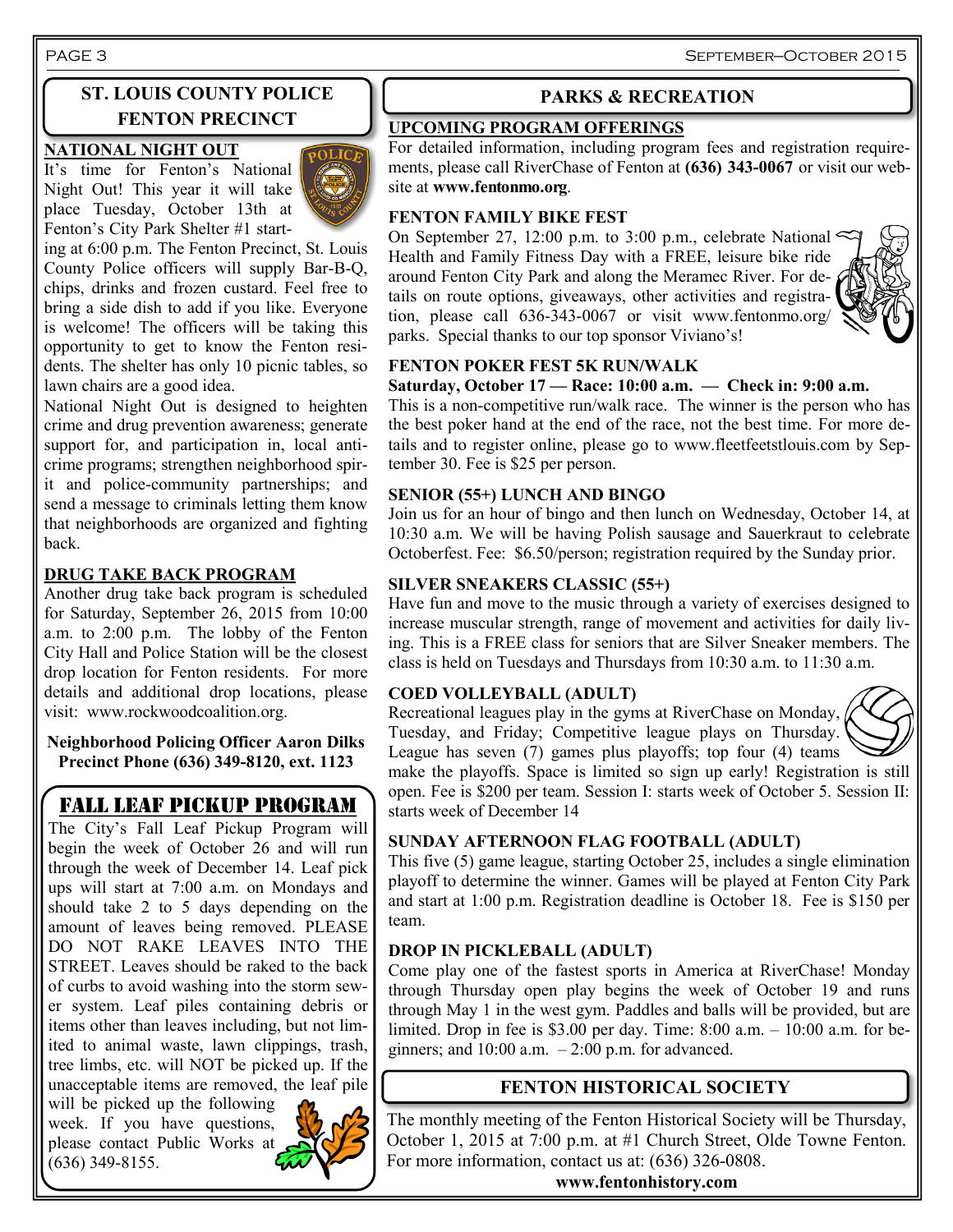PAGE 4 September—October 2015

#### **DECISIONS FROM THE AUGUST 13 & 27 AND SEPTEMBER 3 & 10, 2015 BOARD OF ALDERMEN MEETINGS**

#### *DECISIONS*

- Approved a liquor license for O'Charley's, LLC d/b/a O'Charley's #337, 190 Gravois Bluffs.
- Approved a full-time Code Enforcement Officer position and to advertise for the same.
- $\checkmark$  Approved reappointments of John Shea and Gregg Matthes to the Planning & Zoning Commission with terms expiring August 2019; and approved appointment of Thomas Heard to the Planning & Zoning Commission to fill a vacant seat with a term expiring August 2017.
- $\checkmark$  Approved appointment of Gary Fischer to the Board of Adjustment to fill a vacant seat with a term expiring May 2018; and approved appointment of Steve Campbell as an alternate member of the Board of Adjustment with a term expiring May 2020.
- Approved expanding the boundaries of an existing liquor license to include the entire lot at Meramec Valley Store (Joe Clark's), 40-42-44 Gravois Road, to sell liquor at the Fenton Days Celebration on October 3, 2015 from 10:00 a.m.—1:00 a.m. on October 4, 2015.
- Approved Scout Ian Hiller to install Bat Houses to control mosquito populations in Fenton City Park.
- Approved seeking proposals for the following: Plumbing Services, HVAC Services.
- Approved surplus vehicles as presented at the August 13, 2015 Committee Meeting.
- $\checkmark$  Approved Pay Plan for City employees as presented at the August 13, 2015 Committee Meeting.
- $\checkmark$  Approved the City Clerk/Manager to attend the 2015 Missouri Municipal League Annual Conference on September 20—23, 2015.
- $\checkmark$  Approved a full-time Permit Coordinator/Administrative Assistant position, job description as presented at the August 6, 2015 Committee Meeting and to advertise for the same in the fall of 2015.
- $\checkmark$  Approved a temporary liquor license for Andre's Banquet Facilities to serve alcohol at the Fenton Days Celebration on October 3, 2015 from 10:00 a.m.—7:00 p.m.
- $\checkmark$  Approved appointments of Gary Siebert (term expiring May 2018) and Bruce Rogers (term expiring May 2017) as alternate members of the Board of Adjustment.
- Approved a liquor license for Regal Cinemas, Inc. d/b/a Gravois Bluffs Stadium 12, 754 Gravois Bluffs Blvd.
- $\checkmark$  Approved seeking proposals for the roof replacement at the main pavilion in Fenton City Park.

#### *ORDINANCES*

- #3534 Ord. approving a Contract with Navistar, Inc. d/b/a International Truck & Engine Corporation for the purchase of a construction dump truck.
- $\checkmark$  #3435 Ord. amending Ord. 3445 of the City relating to property at 1050 Dodge Drive zoned "PID" Planned Industrial District by adding hotel and office as permitted uses within Area A of the PID.
- #3536 Ord. approving a special use permit for Riverside Motor Company, Inc. to continue to operate an existing

#### **NOMINATIONS SOUGHT FOR THE JOHN FABICK COMMUNITY SERVICE AWARD**

Mayor Mike Polizzi and the Board of Aldermen are officially requesting nominations for the annual "John Fabick Community Service Award". This award was named in memory of Mr. Fabick for his dedication to our community and his corporate leadership.

The City of Fenton recognizes that many of its residents, businesses and civic organizations contribute in a significant manner to the City each day, without reward or recognition. These include those that have brought honor upon themselves and the community through some outstanding accomplishment as well as service-minded volun-



teers who simply want to be involved in the community by serving on a City Board or Commission.

To that end, the City has established a process that will allow for appropriate recognition of an individual, business or civic group, Board or Commission that has contributed a significant and useful service to the community.

Actions being recognized must benefit the City of Fenton or its residents in some manner. The individual must live or be employed within the Fenton City limits and the business or civic group must be located within the City limits.

To obtain a nominating form, contact City Clerk/Manager Diane Monteleone at (636) 343-2080. All nominations must be forwarded to the City Clerk/Manager at City Hall by September 30, 2015. A committee comprised of the Mayor, Board of Aldermen and City Clerk/Manager will meet to review all nominations for a final decision. The award will be presented at the November Board of Aldermen Meeting.

 auto sales use located at 65 Gravois Road and to expand said use to include 53 Gravois Road.

- $\checkmark$  #3537 Ord. approving a special use permit for MAD Holdings, LLC to operate an existing drive-through facility for a Krispy Kreme Store located at 1871 Bowles Avenue.
- $\checkmark$  #3538 Ord. approving a special use permit for Champion Estates, LLC to construct a private street for a proposed Planned Unit Development (PUD) at 725 New Smizer Mill Road and 905 Gregory Lane.
- $\checkmark$  Bill 15-57 Ord. approving an agreement with Peters Roofing & Guttering, Inc. for the replacement of the roof on the main pavilion in Fenton City Park. *Bill 15-57 was sent back to Committee for further discussion.*
- $\checkmark$  #3539 Ord. approving a contract with Automotive & Trailer LLC d/b/a Croft Trailer for the purchase of a sixteen foot dump trailer.
- $\checkmark$  #3540 Ord. amending the 2015 approved Budget.
- $\checkmark$  #3541 Ord. repealing Ord. 3033 and enacting a revised City Personnel Manual.

#### *RESOLUTIONS*

R15-01 Res. Of the City adopting the St. Louis Regional All -Hazard Mitigation Plan 2015—2020.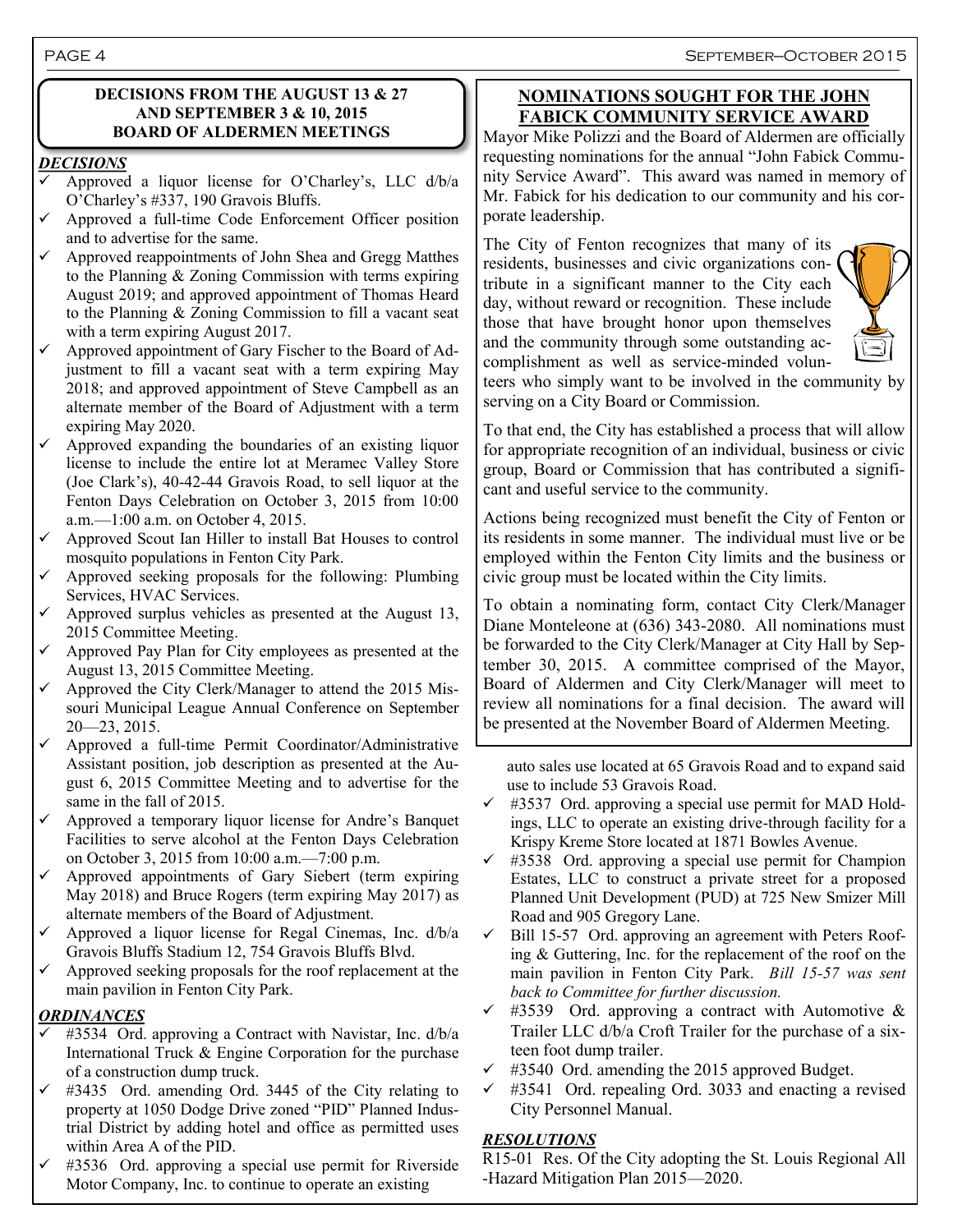**Captain John Wheeler** began his career in law enforcement in 1992 working for the Kansas City, Missouri Police Department. In 1999, he joined the St. Louis County Police Department **ANDEL CONSIST ON A Captain John Wheeler** began his career in law enforcement in 1992 working for the Kansas City, Missouri Police Department. In 1999, he joined the St. Louis County Police Department and was assigned to t Division of Criminal Investigations as a Detective in the Bureau of Crimes Against Persons.

In 2005, Captain Wheeler was promoted to Sergeant and assigned to the Division of Patrol, serving in the West County and Fenton Precincts. He was then assigned to the Tactical Operations Unit where he served until his promotion to Lieutenant and his assignment as Watch Commander of the Affton Southwest Precinct. In July 2013, he was transferred to the Division of Special Operations to serve as the Commander of the Bureau of Security Services. In May 2014, he was transferred to the Division of Criminal Investigation as Deputy Commander of the Bureau of Drug Enforcement. In December 2014, he was promoted to the rank of Captain and assigned to Metrolink Police Unit. He is currently assigned as the Commander of the City of Fenton Precinct.

Captain Wheeler is a graduate of Southwest Missouri State University where he earned a Bachelor of Science degree in Communications and a minor in Criminal Justice.

**Cunningham, Vogel & Rost, P.C.** The City contracts with Cunningham, Vogel & Rost, P.C. ("CVR") to serve as City Attorney and provide legal services. CVR is the only area legal counsel that exclusively serves municipalities and related public entities. Their practice includes advising municipal clients relating to general municipal law, municipal finance, land use, litigation, telecommunications and cable, condemnation, redevelopment, sunshine law issues, and virtually every other area of law affecting local governments. All of the firm's lawyers, paralegals, and staff work exclusively within the firm's local government practice. CVR regularly provides seminars, orientations, training and educational presentations to public officials and municipal boards and commissions, and they are the co-founders of the state-wide Missouri Municipal Officials Training Academy. While the City utilizes the experience of all of the firm's attorneys, **Erin Seele** and **Paul Rost** are the main contacts with Erin attending most of the City's meetings as the City Attorney.

Erin and Paul frequently provide legal counsel involving land use and zoning issues (including assisting in drafting and reviewing comprehensive zoning codes), municipal finance, environmental and public utility law, and employment law, along with other matters affecting municipalities and other governmental entities. Both also represent public entities in litigation both at the trial level and before the court of appeals. Erin and Paul also have experience with bidding procedures and prevailing wage compliance on public works projects, as well as in a broad array of contract disputes, arbitration matters, and class actions.

Erin is a senior attorney with CVR and received her B.S. degree, summa cum laude, and her Master of Public Administration (MPA) from Missouri State University in Springfield, Missouri with an emphasis on local government management. Erin received her J.D. degree, cum laude, from the University of Missouri-Columbia. Erin also serves as the training coordinator/ Director of the Municipal Officials Training Academy.

Paul is a founding shareholder of CVR. Paul received his J.D. degree, cum laude, from St. Louis University School of Law and his B.A. degrees from the University of Missouri-Columbia. Paul also serves as an adjunct professor for St. Louis University School of Law.

The City of Fenton has contracted with **Hochschild, Bloom & Company LLP** to provide financial consulting services since September 2013. Hochschild, Bloom & Company LLP was founded in 1946 and offers a full range of traditional accounting and tax services, including a concentration in governmental accounting services. The firm has over 65 years of experience providing governmental accounting and auditing services in the St Louis area.

**Michael D. Williams, CPA** joined the firm in 1987 after he graduated from Southeast Missouri State University with a B.S. degree in Accounting. Mike became a CPA in 1989 and is licensed in the State of Missouri. He became a partner of the firm in 1998 and he heads up the governmental services within the firm.

**Penny L. Scovill, CPA, CFE** received a B.S. degree in Accounting from Missouri State University in 1999. She worked in private industry before joining the firm in November 2001. Penny received her CPA designation in 2005 and is licensed in the State of Missouri. She received her CFE (Certified Fraud Examiner) designation in 2011.

Both Mike and Penny are members of various professional accounting and governmental organizations and both exceed the education requirements of government accounting standards. They have both done many training and educational presentations to various organizations including governmental management and finance organizations. Hochschild, Bloom & Company LLP is committed to providing quality services to all clients.